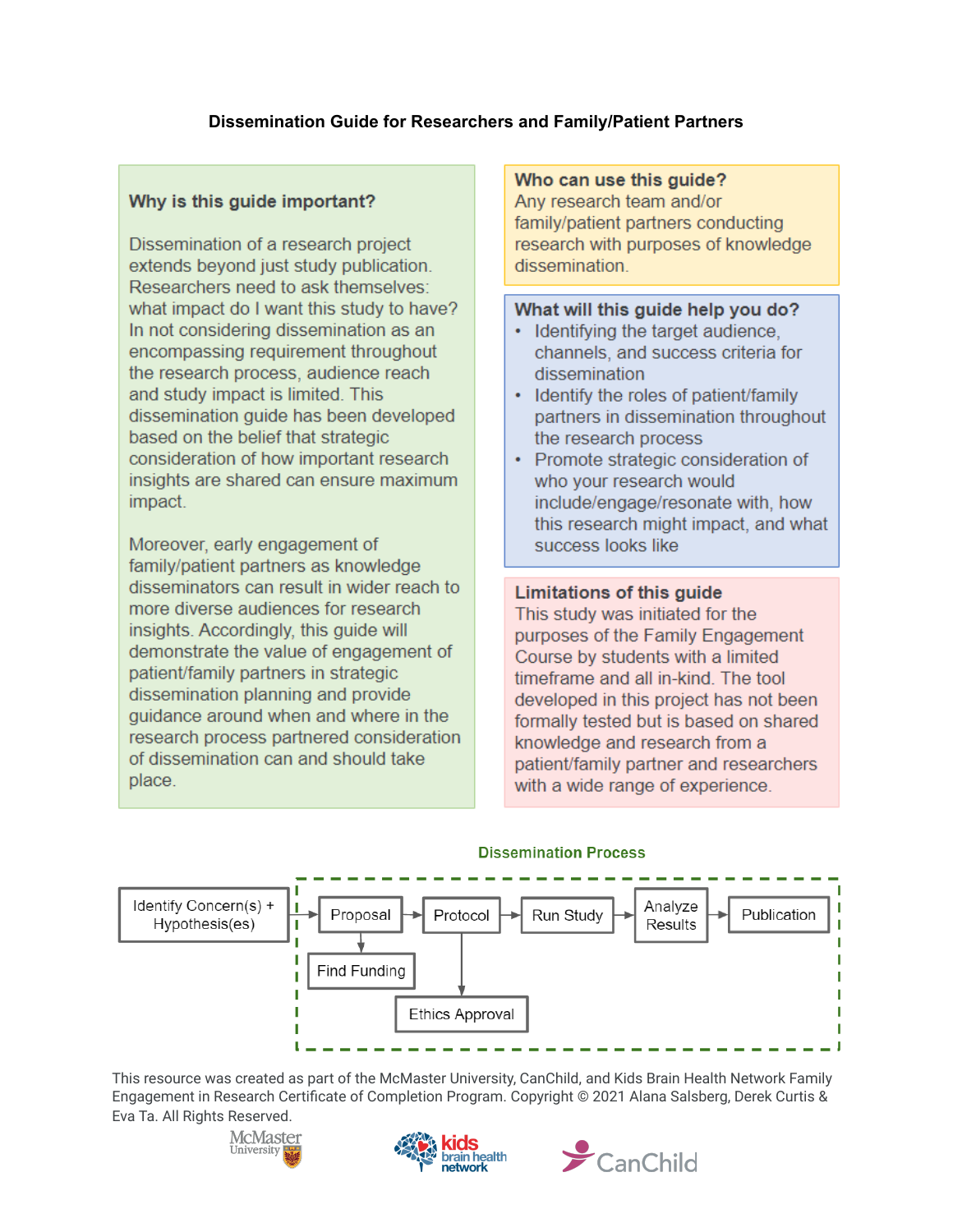# How to use this quide:

Follow steps 1-4 in the guide below. Not all components/questions within the tools may apply to your study as this is a quide to assist you and your team.

# **Step 1: Dissemination Reflection Tool (Appendix 1)**

Consider the end goal of your research. Through your research, do you hope to educate others, or influence/impact system change? The dissemination reflection tool will help researchers identify these goals early and will help you distil potential dissemination activities and strategies.

# **Step 2: Project Planning Tool (Appendix 2)**

During the proposal and protocol development phase, patient/family partners are often not recruited and engaged until after the initial proposal development, funding request and award, and Research Ethics Board (REB) approval. However, including Patient/Family Partners in the planning phase of a research project promotes transparency, discussion, and buy-in on the approach which might cut down on disconnects in the process and in the time required for onboarding. Patient/Family Partners' perspectives may also influence decisioning around the goals of the project and consequently the approach to disseminating the research findings.



For Patient/Family Partners, goals may include:

- Generating awareness, interest, consensus building, or public action
- Impact/changing behaviour, policy, attitudes, or practice
- **•** Empowering stakeholders
- Knowledge sharing
- Informing future research

By engaging Patient/Family Partners in the planning phase of a project, they are empowered to start considering project impact through knowledge mobilization strategies, opportunities, and challenges that researchers may not think of. As well, the identification of audiences and respective strategies and channels to reach these audiences may impact the budget requirements of a project, so discussing and identifying opportunities in advance of funding requests is important to ensure sufficient resource allocation to develop knowledge outputs for dissemination.





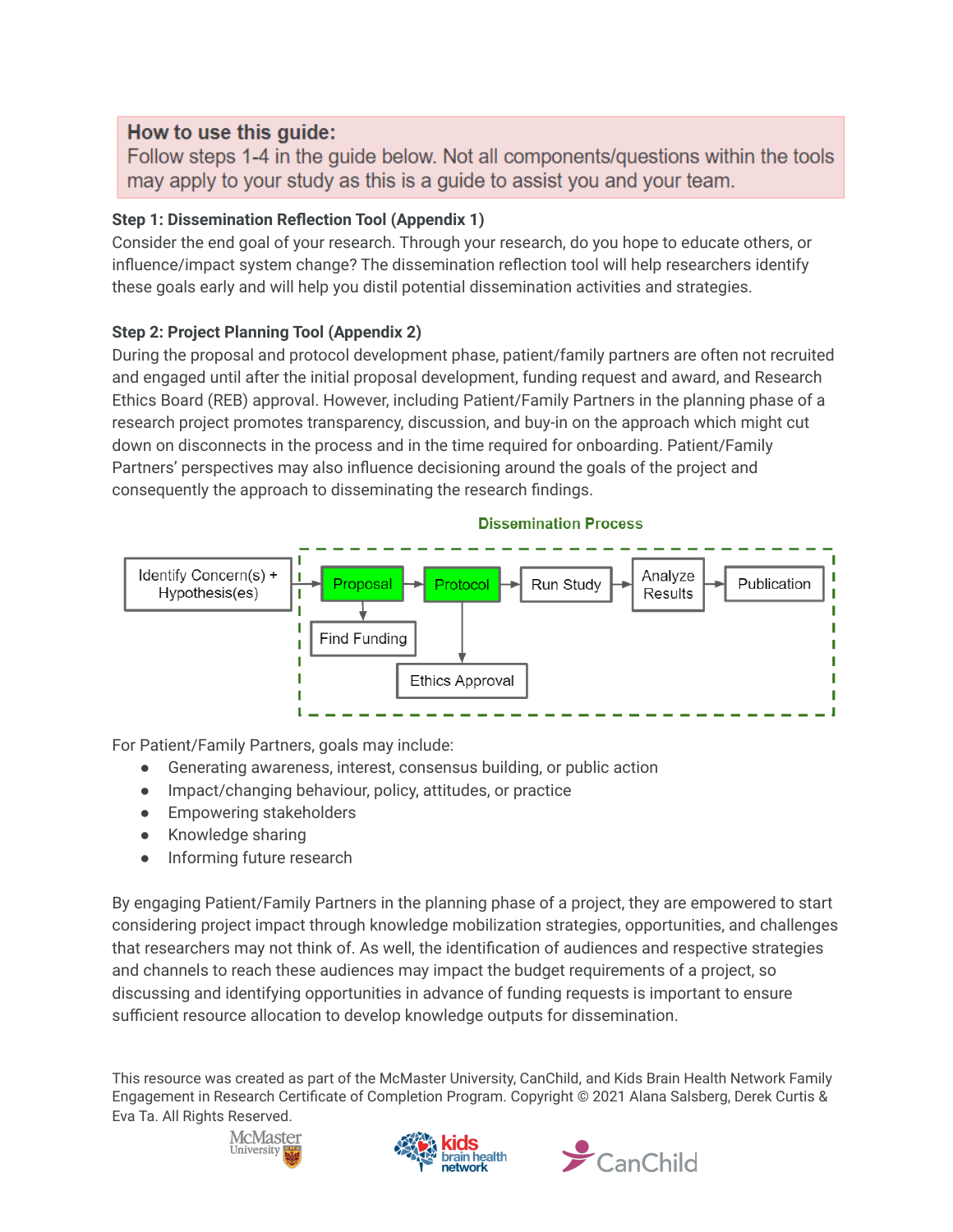**Step 3: Findings Analysis Tool (Appendix 3)**



Patient/Family Partners are often not included in assessment of research results. This limits strategic discussions that includes perspectives and insights from end-users that might lead to optimizations of dissemination planning to target audiences, channels, and formats for better alignment. There is an opportunity to leverage the reactions and insights of Patient/Family Partners in response to expected and unexpected research findings to ensure optimal impact in how the results are shared and to whom.





The ultimate goal in research is often to publish in an academic journal. These scientific insights can get lost to many audiences, including potential end-users. Patient/Family Partners can be strong advocates for implementation, which can drive policy and system change. In addition, Patient/Family Partners may be aware of relevant and innovative dissemination channels and formats that researchers may have overlooked. Thus, strategies for dissemination can (and should) be shaped with Patient/Family Partners to help ensure uptake - especially if results are relevant to the Patient/Family Partner audience.

This step allows researchers to re-address the dissemination plan. Consider the activities and strategies outlined in the initial considerations and optimize based on the final insights and inputs.





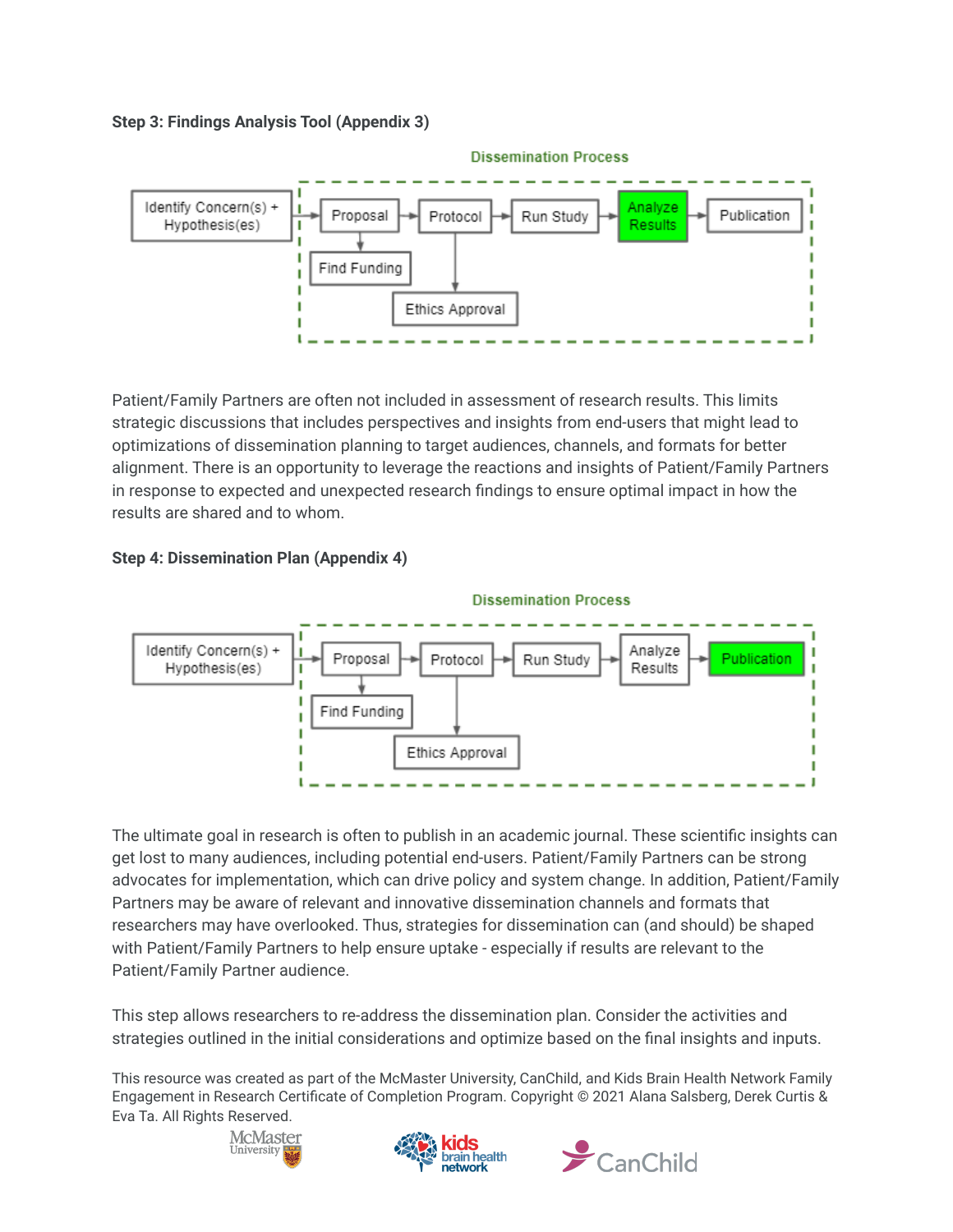## **Appendix 1: Research Planning with Patient/Family Partners - Dissemination Reflection Tool**

This tool will guide Researchers and Patient/Family Partners in considerations of what impact they want the dissemination of their research insights to have and the various strategies to achieving this impact.

Consider the end goal of your research. Through your research, do you hope to educate others, or influence/impact system change? Reflect, and check off appropriate goals. Identifying these goals early will help you distil potential dissemination activities and strategies.

| Identify the Ultimate End Goal(s) of the Research                                                                                                                     |                                                                                                                                                                                                                                                                                                                |  |  |
|-----------------------------------------------------------------------------------------------------------------------------------------------------------------------|----------------------------------------------------------------------------------------------------------------------------------------------------------------------------------------------------------------------------------------------------------------------------------------------------------------|--|--|
| Education                                                                                                                                                             | <b>Systems Change</b>                                                                                                                                                                                                                                                                                          |  |  |
| Generate awareness<br>Generate interest<br>Impact/change attitudes<br>Empower stakeholders<br>Knowledge sharing<br>Inform future research                             | Generate consensus building<br>Generate public action<br>Impact/change behaviour<br>Impact/change policy<br>Impact/change practice                                                                                                                                                                             |  |  |
| Potential (non-exhaustive) Dissemination Activities and Strategies                                                                                                    |                                                                                                                                                                                                                                                                                                                |  |  |
| Social Media<br>News Article<br><b>Information Blogger</b><br>Conferences<br>Video<br>Report<br>Infographs<br><b>Journal Article</b><br>Podcast<br>Webinar<br>Website | Press conference<br>Developing champions<br>$\bullet$<br>Meetings with lawmakers/members of<br>$\bullet$<br>parliament<br><b>Petitions</b><br>$\bullet$<br><b>Town Halls</b><br>Social Media<br>$\bullet$<br><b>Shared Governance</b><br>$\bullet$<br><b>Communities of Practice</b><br>ThinkTanks<br>Lobbying |  |  |





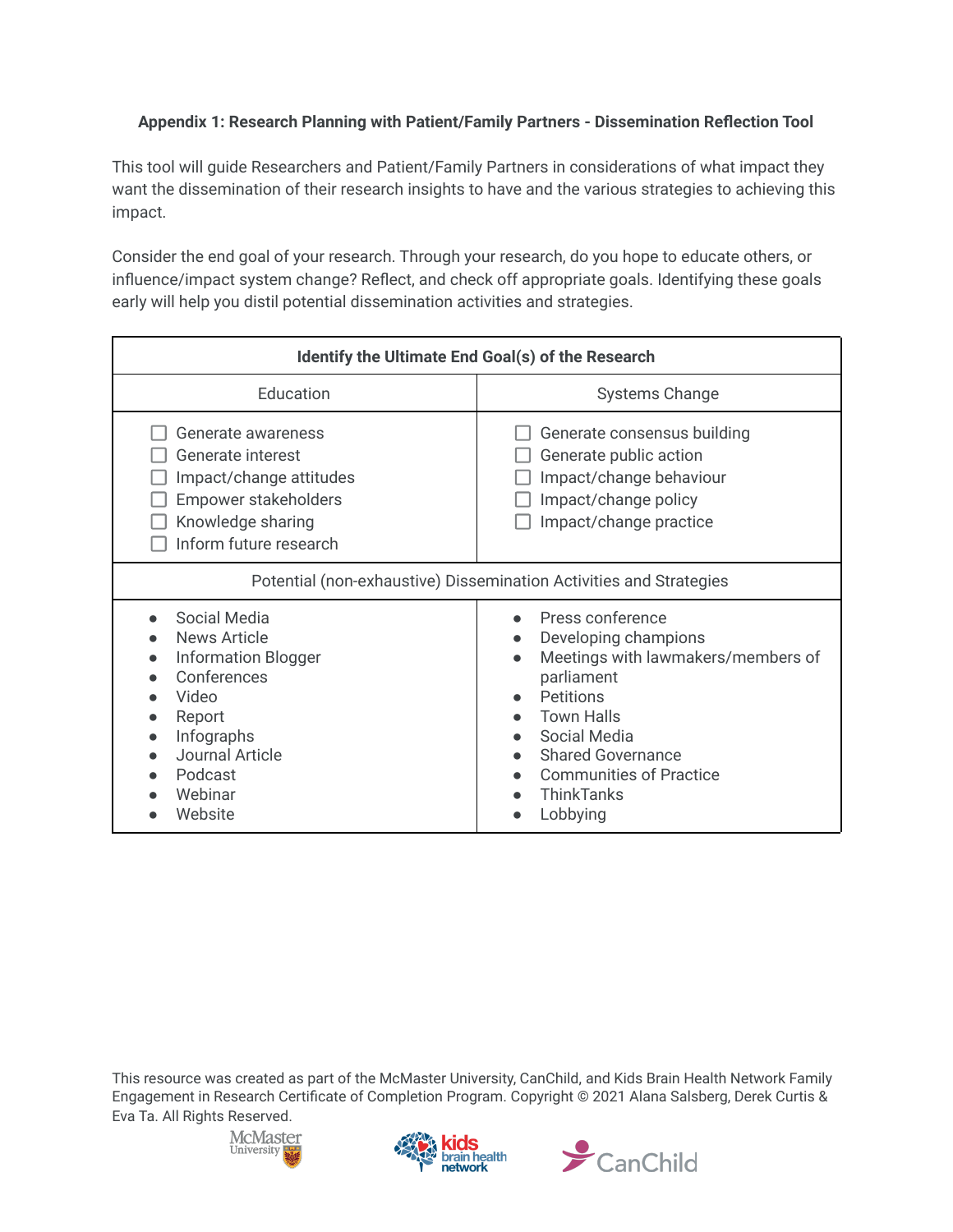## **Appendix 2: Project Planning Tool**

Project planning involves creating hypotheses, protocol writing and identifying resource considerations. For each of these activities, you'll want to consider input from both the research team, and Patient/Family Partners. It's useful to fill this table out separately, and then compare/contrast results as a full team to determine the best course of action. For each activity, we've provided dissemination-specific reflection questions.

|                                                                                                                                                                                                              | <b>Patient/Family Partners Input</b> | <b>Research Team Input</b> |  |
|--------------------------------------------------------------------------------------------------------------------------------------------------------------------------------------------------------------|--------------------------------------|----------------------------|--|
| <b>Hypothesis Generation</b>                                                                                                                                                                                 |                                      |                            |  |
| Are hypothesis results<br>expected to result in a finding<br>that can be disseminated? If<br>not, how can we modify the<br>hypothesis?                                                                       |                                      |                            |  |
| <b>Protocol Development</b>                                                                                                                                                                                  |                                      |                            |  |
| Consider the evidence<br>perspectives of your target<br>audience. What do they<br>consider 'meaningful<br>evidence'?                                                                                         |                                      |                            |  |
| How will the research protocol<br>help (or hinder) reaching the<br>target audience?                                                                                                                          |                                      |                            |  |
| What are the roles and<br>resources needed to support<br>dissemination?                                                                                                                                      |                                      |                            |  |
| <b>Resource Considerations</b>                                                                                                                                                                               |                                      |                            |  |
| What will be the cost needed<br>for dissemination in order to<br>ensure an adequate (and often<br>wide) reach?<br>Consider costs for:<br>Personnel<br>$\bullet$<br>Human resources<br>Marketing<br>Honoraria |                                      |                            |  |
| How will dissemination impact                                                                                                                                                                                |                                      |                            |  |





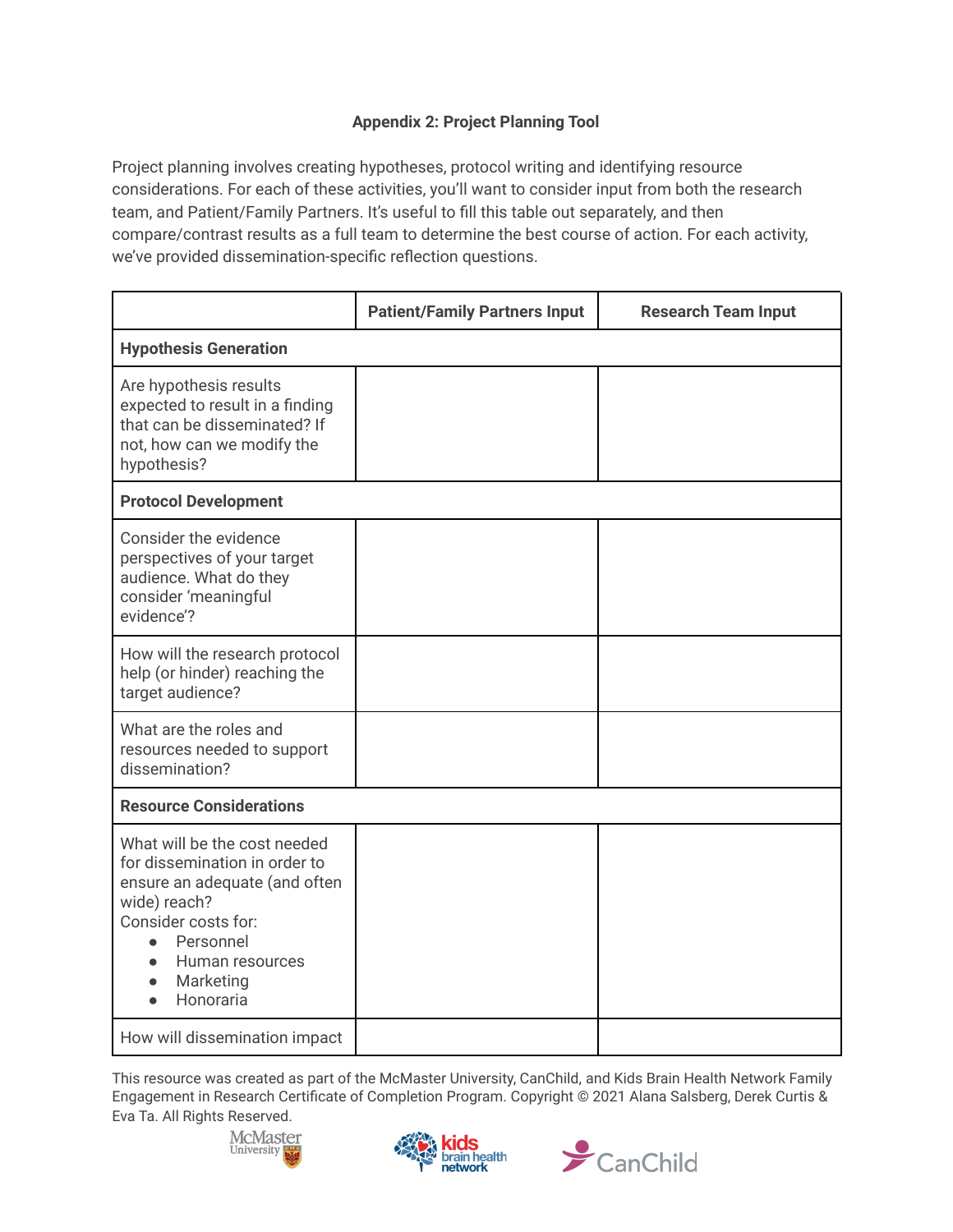| the project timeline?                                                                                                                                                                                    |  |
|----------------------------------------------------------------------------------------------------------------------------------------------------------------------------------------------------------|--|
| How will dissemination impact<br>bandwidth? Are there other<br>initiatives or events which may<br>impact teams members ability<br>to disseminate the results?                                            |  |
| Consider additional<br>dissemination costs<br>associated with the following<br>personnel:<br><b>Trainees</b><br>Primary Investigator<br><b>Research Coordinator</b><br>Parents<br><b>Family Partners</b> |  |





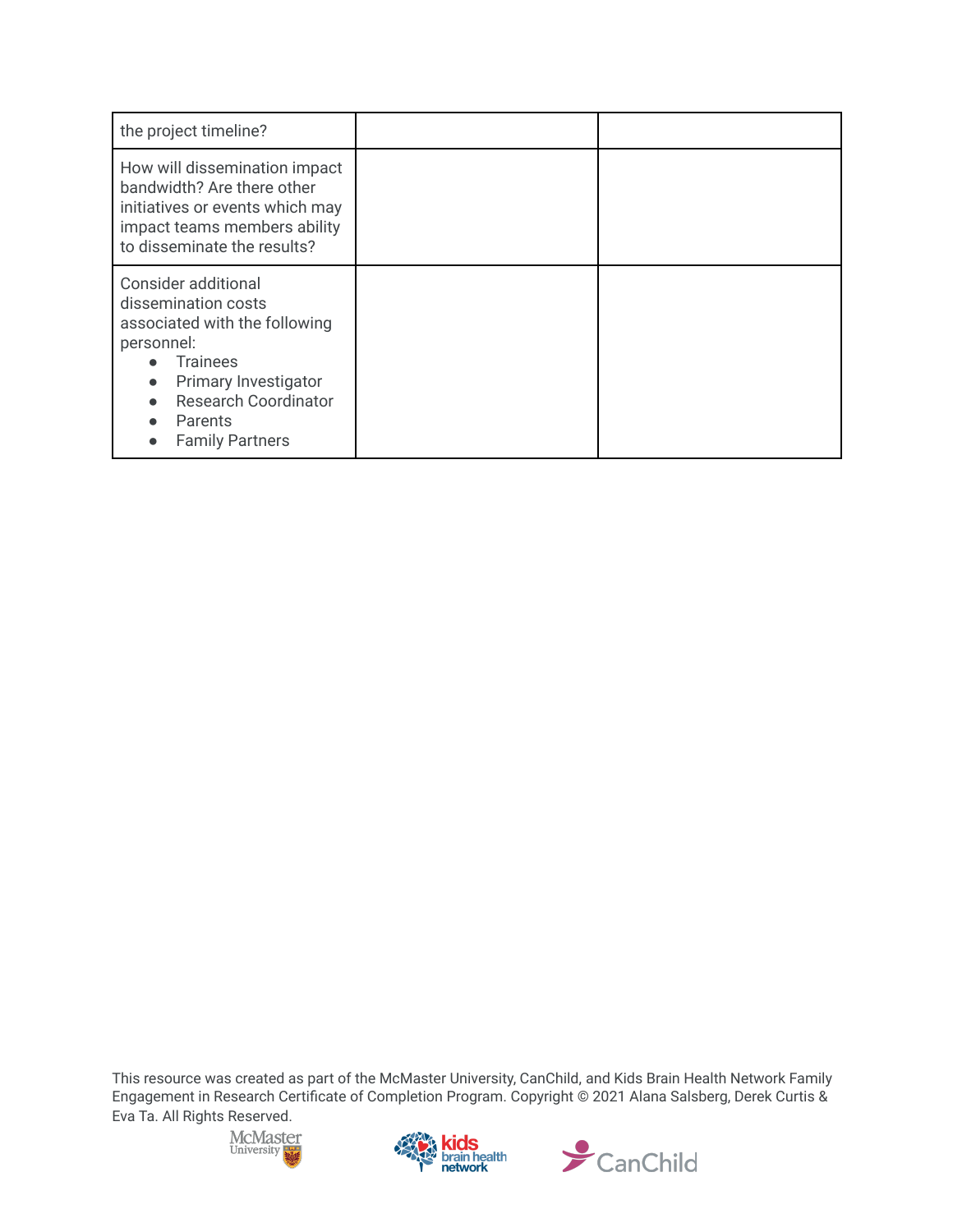## **Appendix 3: Findings Analysis Tool**

Patient/Family Partners can help to interpret and provide feedback on research findings. Specifically, they are able to help contextualize the findings in light of their lived/living expertise. Have research team members extract key results, highlighting unexpected findings, and allow Patient/Family Partners to help contextualize and explain potential reasons why those findings may exist. Doing so will help you frame the research findings for maximum and real-world relevance during dissemination, thus increasing uptake.

| <b>Research Finding Interpretation</b> |                         |                                                                |
|----------------------------------------|-------------------------|----------------------------------------------------------------|
|                                        | <b>Research Finding</b> | <b>Patient/Family Partners</b><br><b>Reflection on Finding</b> |
| Finding #1:                            |                         |                                                                |
| Finding #2:                            |                         |                                                                |
| Finding #3:                            |                         |                                                                |